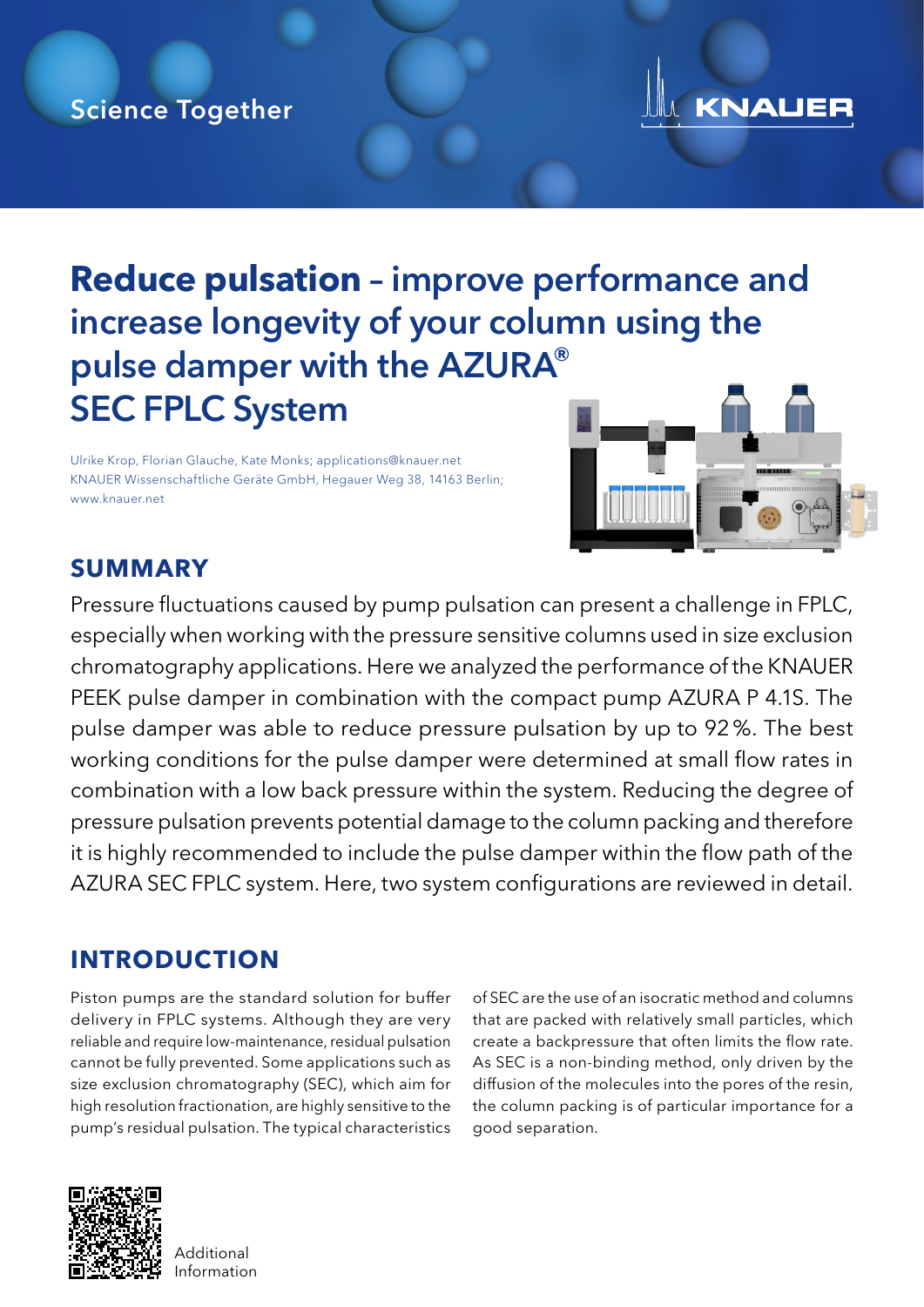## Science Together

Reduce pulsation – improve performance and increase longevity of your column using the pulse damper with the AZURA SEC FPLC System

### **RESULTS**

#### Testing of KNAUER PEEK pulse damper

The pulsation of the isocratic P4.1S was compared with and without the use of the PEEK pulse damper. The relative reduction of pulsation for different flow rates and different back pressures are listed in Tab. 1 and additionally depicted in Fig. 1. A maximum reduction of 92% was reached at a flowrate of 0.1 ml/min and a back pressure of ~1.5 bar. At a back pressure of ~1.5 bar, the highest relative reduction of pulsation was found between 0.1 and 5 ml/min.

Fig. 2 illustrates the effect of the pulse damper on three external pressure signals with and without a pulse damper at different flowrates with ~1.5 bar back pressure. To function correctly the KNAUER pulse damper needs a backpressure of at least 1-2 bar (data without backpressure not shown). Working conditions of the P 4.1S with a back pressure of ~10 bar reduced the pulsation of

Tab. 1 Percent reduction of the pulsation/amplitude for different flow rates and different back pressure with water

| Flow rate (ml/min) | ~ Back pressure (bar) | Reduction of pulsation /<br>amplitude (%) |
|--------------------|-----------------------|-------------------------------------------|
| 0.05               | 1.5                   | 87                                        |
|                    | 4.5                   | 63                                        |
|                    | 10                    | 89                                        |
| 0.1                | 1.5                   | 92                                        |
|                    | 4.5                   | 86                                        |
|                    | 10                    | 84                                        |
| 0.5                | 1.5                   | 83                                        |
|                    | 4.5                   | 60                                        |
|                    | 10                    | 45                                        |
| 1                  | 1.5                   | 81                                        |
|                    | 4.5                   | 35                                        |
|                    | 10                    | $\overline{2}$                            |
| 5                  | 1.5                   | 61                                        |
|                    | 4.5                   | 31                                        |
|                    | 10                    | 8                                         |





#### Recommendation for the system setup

The pulse damper showed the highest damping efficiency for small flow rates in combination with a low back pressure and is especially recommended for the AZURA SEC FPLC System. Here we will discuss the two possible system set ups. These points are as well summarized in Tab. 2.

Tab. 2 Overview of the system set up options for the pulse damper installation sites and their benefits and limitations.

| Installation site of<br>pulse damper | <b>Behind the</b><br>pressure sensor                                    | <b>Before the pressure</b><br>sensor (and additional<br>back pressure regulator)                   |
|--------------------------------------|-------------------------------------------------------------------------|----------------------------------------------------------------------------------------------------|
| <b>Benefits</b>                      | • Easiest set up                                                        | • Back pressure is not<br>detected by pressure<br>sensor                                           |
|                                      | • Only one back<br>pressure regulator<br>within the system              | • Backpressure increases<br>the performance of the<br>pump                                         |
|                                      | • Possible blockage of<br>the pulse damper is<br>detected               |                                                                                                    |
| Limitations                          | $\bullet$ No extra back<br>pressure for optimum<br>pump performance     | • Possible blockage of<br>the pulse damper or the<br>back pressure regulator<br>cannot be detected |
| Recommendations                      | For application and/or<br>columns with a back<br>pressure above 2-3 bar | For application and/or<br>columns with very low<br>back pressure<br>(below 2-3 bar)                |

## **INTRODUCTION**



Fig. 2 Overlay of the external pressure signal at different flowrates, approx. 1.5 bar back pressure and water as eluent. Pressure signal without pulse damper (red), pressure signal with pulse damper (blue); (A) 0.1 ml/min; (B) 0.5 ml/min; (C) 1ml/min



A stable pressure is not only crucial for a stable UV baseline but more importantly for the life span of both the column and the packing. Due to their lowpressure limit, many expensive SEC columns are highly prone to damage of the column bed caused by pressure pulsation. Our AZURA SEC FPLC System is the ideal system for simple SEC applications. The system is equipped with an isocratic, cost-attractive P4.1S pump. Since this pump type is not equipped with an active pulsation compensation, the addition of a pulse damper to the system can be used to improve the baseline and minimize pressure impulses. The KNAUER PEEK pulse damper combines high damping performance with a reliable, membrane-free assembly and can be easily integrated into AZURA FPLC systems. In this study, a biocompatible pulse damper was analyzed for its ability to reduce pressure pulsation of the biocompatible P4.1S and therefore protect pressure-sensitive columns.

the pump and therefore, as a consequence, the effect of the pulse damper. Small flow rates in combination with a low back pressure provided the highest reduction of pulsation using the pulse damper; for this reason the pulse damper is especially recommended for systems and applications using these working conditions.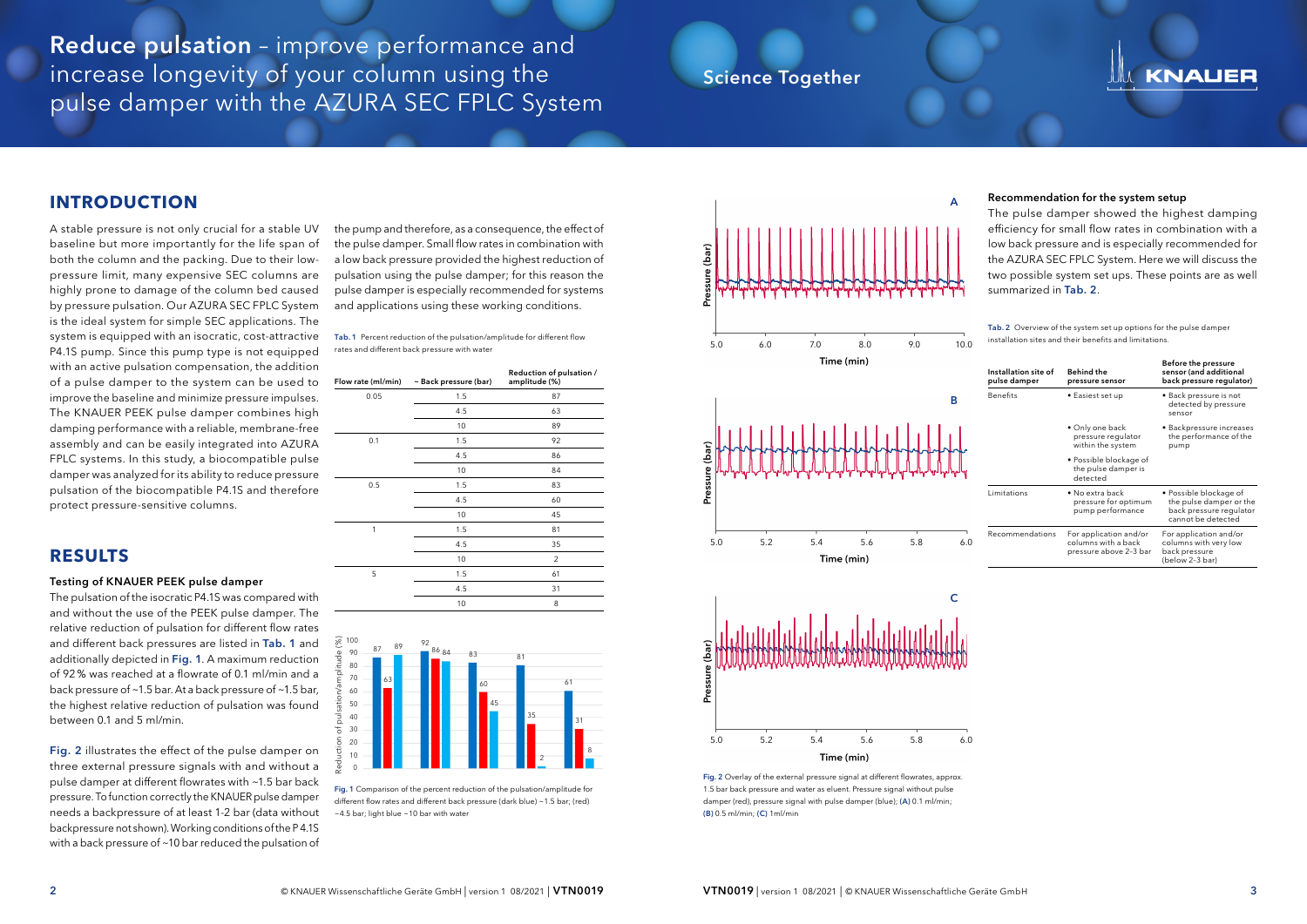## Science Together

Reduce pulsation – improve performance and increase longevity of your column using the pulse damper with the AZURA SEC FPLC System

Fig. 4 System set up of AZURA SEC FPLC System with pulse damper installed behind the pressure sensor

# KNAUER

The second option is to place the pulse damper between

the pump head and pressure sensor of the P4.1S pump and to install an additional back pressure regulator. The flow scheme and the system setup with the capillary connections is shown in Fig. 5 and Fig. 6.

The backpressure regulator should be adjusted to approximately 10 bar at the working flow rate. The additional back pressure increases the performance of the pump. However, due to its placement, it will not be detected by the pressure sensor. The drawback is that a possible blockage of the pulse damper or the backpressure regulator can therefore not be detected by the pressure sensor, which may lead to pump head damage. A second back pressure regulator behind the detector outlet is still recommended to prevent air bubbles during detection. This configuration is recommended for applications and columns with a very low back pressure (below approximately 3 bar).



Fig. 5 Flow scheme of AZURA SEC FPLC System with pulse damper and additional back pressure regulator installed before the pressure sensor

Fig. 6 System set up of AZURA SEC FPLC System with pulse damper and additional back pressure regulator installed before the pressure sensor

## **CONCLUSION**

The KNAUER PEEK pulse damper is effective in dampening the residual pulsation from the P4.1S system pump by up to 92%. This results in very low-pressure fluctuation and baseline noise. The best damping results were achieved when running FPLC using low flow rates and back pressure. We advise the installation of the pulse damper in the AZURA SEC FPLC system flow path to reduce pulsation, improve performance and protect pressure sensitive column. Two installations sites in the AZURA SEC FPLC system are possible. Their benefits and limitations were discussed.

Fig. 3 Flow scheme of AZURA SEC FPLC System with pulse damper behind the pressure sensor

The first, and simplest, configuration is to place the pulse damper behind the pressure sensor of the pump. The flow scheme and the system's set up with the capillary connections is shown in Fig. 3 and Fig. 4. The advantage here is that only one backpressure regulator is used and the maximum pressure function of the pump is not affected, meaning that if a blockage occurs behind the pump head the pump will automatically stop when the pressure limit is reached. The drawback is that no extra back pressure can be applied to improve the pump performance and pulsation. This configuration is best used for applications with a higher back pressure created by the column.



## **MATERIALS AND METHODS**

#### Method

The pressure measurements were performed using an external pressure sensor. The pulse damper was installed behind the pump, followed by the external pressure sensor and a back pressure regulator. Testing was performed with various back pressure (w/o back pressure; approx. 1.5 bar; approx. 4.5 bar and approx. 10 bar). The following flow rates were tested: 0.05; 0.1; 0.5; 1 and 5 ml/min. The pressure signal of the external pressure sensor was recorded for 15 minutes. In addition, the flow was monitored with a flowmeter. The mean pressure was determined over a period of 10 minutes. The amplitude/pulsation was obtained from the difference of the max/min value over a period of 10 minutes. The relative reduction of the pulsation/ amplitude was set in relation to the mean pressure value.

Tab. 3 Method parameters for the analysis of pulsation

| Method parameter |                                     |  |  |
|------------------|-------------------------------------|--|--|
| Eluent (A)       | Water or 90/10 Water/Ethanol        |  |  |
| Flow rate        | $0.05; 0.1; 0.5; 1$ or 5 ml/min     |  |  |
| Back pressure    | w/o, ~1.5; ~4.5 or ~10 bar          |  |  |
| Detection        | External pressure sensor, flowmeter |  |  |
| Data rate        | $20 \text{ ms}/50 \text{ Hz}$       |  |  |
| Temperature      |                                     |  |  |